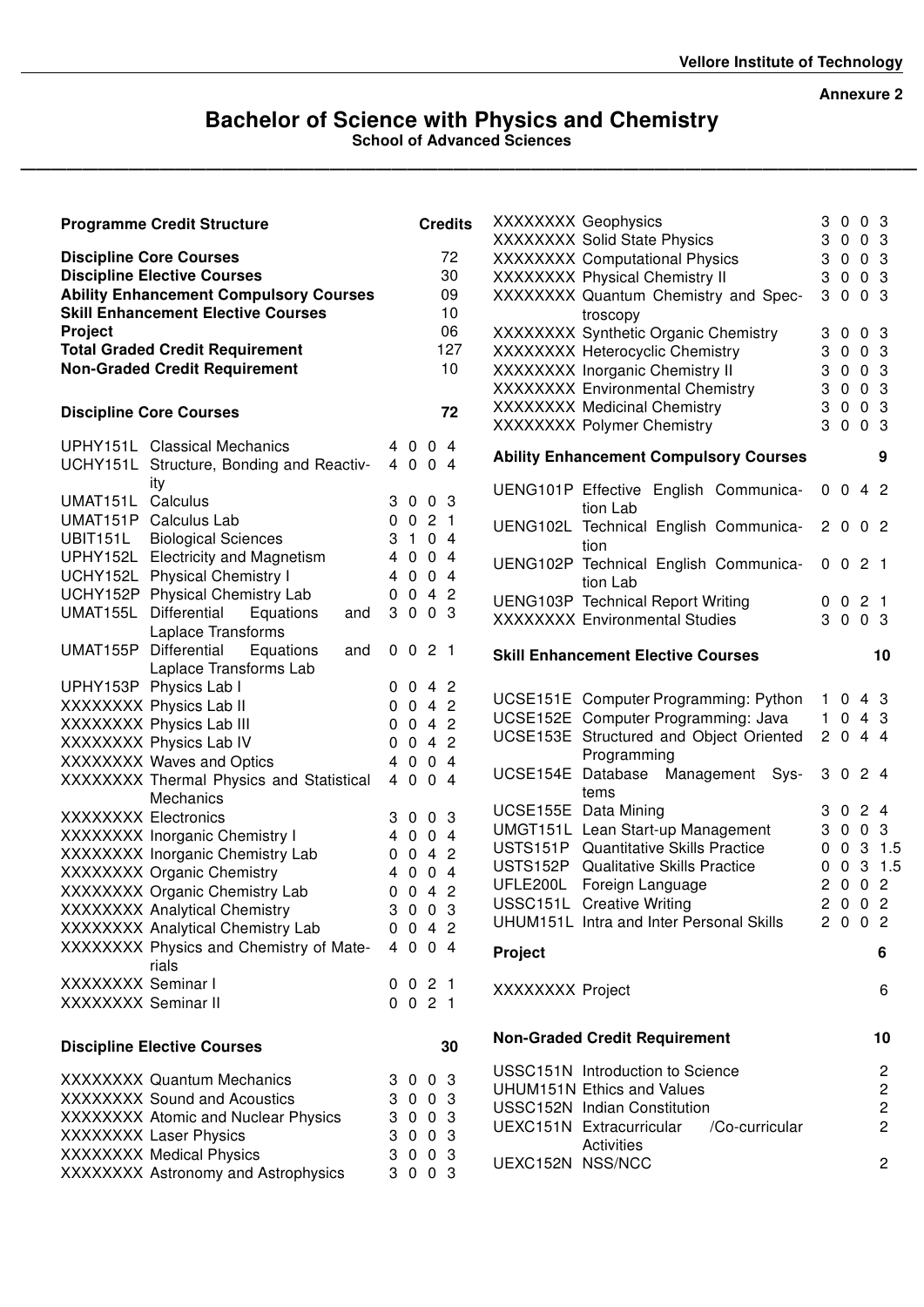#### Annexure 3

# Bachelor of Science with Chemistry and Mathematics

——————————————————————————————————————————————————————————

School of Advanced Sciences

|                                                                                                                       | <b>Programme Credit Structure</b>                               |                  |                     | <b>Credits</b> | XXXXXXX Medicinal Chemistry<br>XXXXXXX Polymer Chemistry                                  | 3<br>3         | $0\quad0\quad3$<br>$0 \t0 \t3$      |                |                |
|-----------------------------------------------------------------------------------------------------------------------|-----------------------------------------------------------------|------------------|---------------------|----------------|-------------------------------------------------------------------------------------------|----------------|-------------------------------------|----------------|----------------|
| <b>Discipline Core Courses</b><br><b>Discipline Elective Courses</b><br><b>Ability Enhancement Compulsory Courses</b> |                                                                 |                  |                     | 74<br>30<br>09 | XXXXXXX Probability and Statistics<br>XXXXXXX Graph Theory<br>XXXXXXX Operations Research | 3<br>3<br>3    | 024<br>$\mathbf{1}$<br>$\mathbf{1}$ | 04<br>04       |                |
|                                                                                                                       | <b>Skill Enhancement Elective Courses</b>                       |                  |                     | 10             | XXXXXXX Statics and Dynamics                                                              | 3              | $\mathbf 0$                         | 0 <sub>3</sub> |                |
| <b>Project</b>                                                                                                        |                                                                 |                  |                     | 06             | XXXXXXX Transform Techniques                                                              | 3              | $\mathbf{1}$                        | 0 <sub>4</sub> |                |
|                                                                                                                       | <b>Total Graded Credit Requirement</b>                          |                  |                     | 129            | XXXXXXX Number Theory                                                                     | 3              | $\mathbf 0$                         | 0 <sub>3</sub> |                |
|                                                                                                                       | <b>Non-Graded Credit Requirement</b>                            |                  |                     | 10             | XXXXXXX Fuzzy Set Theory                                                                  | 3              | $\mathbf 0$                         | 0 <sub>3</sub> |                |
|                                                                                                                       |                                                                 |                  |                     |                | <b>XXXXXXX Numerical Methods</b>                                                          | 3              | $0 \t0 \t3$                         |                |                |
| <b>Discipline Core Courses</b>                                                                                        |                                                                 |                  |                     | 74             | XXXXXXX Mathematical Modelling<br>XXXXXXX AI and Machine Learning                         | 3<br>3         | $0 \t0 \t3$<br>$0 \t0 \t3$          |                |                |
|                                                                                                                       | UPHY151L Classical Mechanics                                    |                  | 4 0 0 4             |                |                                                                                           |                |                                     |                |                |
| ity                                                                                                                   | UCHY151L Structure, Bonding and Reactiv-                        |                  | 4 0 0 4             |                | <b>Ability Enhancement Compulsory Courses</b><br>UENG101P Effective English Communica-    |                | $0 \t0 \t4 \t2$                     |                | 9              |
| UMAT151L Calculus                                                                                                     |                                                                 |                  | 3 0 0 3             |                | tion Lab                                                                                  |                |                                     |                |                |
| UMAT151P Calculus Lab                                                                                                 |                                                                 | 0                | $\mathbf 0$         | 2 <sub>1</sub> | UENG102L Technical English Communica-                                                     | 2 <sub>0</sub> |                                     | 0 <sub>2</sub> |                |
| UBIT151L                                                                                                              | <b>Biological Sciences</b>                                      | 3                | $\mathbf{1}$        | 0 <sub>4</sub> | tion                                                                                      |                |                                     |                |                |
|                                                                                                                       | UPHY152L Electricity and Magnetism                              | 4                | $\mathbf 0$         | 0 <sub>4</sub> | UENG102P Technical English Communica-                                                     | 0 <sub>0</sub> |                                     | 21             |                |
|                                                                                                                       | UCHY152L Physical Chemistry I                                   | 4                | $0 \t0 \t4$         |                | tion Lab                                                                                  |                |                                     |                |                |
|                                                                                                                       | UCHY152P Physical Chemistry Lab                                 | $\mathbf 0$      | 042                 |                | <b>UENG103P</b> Technical Report Writing                                                  | 0              | $\mathbf{0}$                        | 2 <sub>1</sub> |                |
| UMAT155L Differential                                                                                                 | Equations<br>and                                                | 3                | $0 \t0 \t3$         |                | <b>XXXXXXXX</b> Environmental Studies                                                     |                | 3 0 0 3                             |                |                |
|                                                                                                                       | Laplace Transforms                                              |                  |                     |                |                                                                                           |                |                                     |                |                |
| UMAT155P Differential                                                                                                 | Equations<br>and                                                |                  | 0 0 2 1             |                | <b>Skill Enhancement Elective Courses</b>                                                 |                |                                     |                | 10             |
|                                                                                                                       | Laplace Transforms Lab                                          |                  |                     |                |                                                                                           |                |                                     |                |                |
| UPHY153P Physics Lab I                                                                                                |                                                                 |                  | $0 \t0 \t4 \t2$     |                | UCSE151E Computer Programming: Python                                                     |                | 1043                                |                |                |
|                                                                                                                       | XXXXXXX Inorganic Chemistry I                                   | 4                | $0 \t0 \t4$         |                | UCSE152E Computer Programming: Java                                                       | 1              | 043                                 |                |                |
|                                                                                                                       | XXXXXXX Inorganic Chemistry Lab                                 | $\mathbf 0$      | 042<br>$0 \t0 \t4$  |                | UCSE153E Structured and Object Oriented                                                   |                | 2044                                |                |                |
|                                                                                                                       | <b>XXXXXXX Organic Chemistry</b>                                | 4                | 042                 |                | Programming                                                                               |                |                                     |                |                |
|                                                                                                                       | XXXXXXX Organic Chemistry Lab<br>XXXXXXX Analytical Chemistry   | $\mathbf 0$<br>3 | $0 \t0 \t3$         |                | UCSE154E Database Management Sys-                                                         |                | 3 0 2 4                             |                |                |
|                                                                                                                       |                                                                 |                  | 042                 |                | tems                                                                                      |                |                                     |                |                |
|                                                                                                                       | XXXXXXX Analytical Chemistry Lab                                | 0<br>3           | $1 \quad 0 \quad 4$ |                | UCSE155E Data Mining                                                                      | 3              | 024                                 |                |                |
|                                                                                                                       | XXXXXXX Analytical Solid Geometry and<br><b>Vector Calculus</b> |                  |                     |                | UMGT151L Lean Start-up Management                                                         | 3              | $0\quad 0$                          |                | 3              |
| <b>XXXXXXX Real Analysis</b>                                                                                          |                                                                 |                  | 3 1 0 4             |                | USTS151P Quantitative Skills Practice                                                     | 0              |                                     |                | 031.5          |
|                                                                                                                       | <b>XXXXXXX Complex Analysis</b>                                 | 3                | $\mathbf{1}$        | 0 <sub>4</sub> | USTS152P Qualitative Skills Practice                                                      | 0              |                                     |                | 031.5          |
|                                                                                                                       | <b>XXXXXXXX</b> Discrete Mathematics                            | 3                | $0 \t0 \t3$         |                | UFLE200L Foreign Language                                                                 |                | 2002                                |                |                |
|                                                                                                                       | XXXXXXXX Abstract Algebra and Linear Al- 3 1 0 4                |                  |                     |                | USSC151L Creative Writing                                                                 |                | 2002                                |                |                |
|                                                                                                                       | gebra                                                           |                  |                     |                | UHUM151L Intra and Inter Personal Skills                                                  |                | 2 0 0 2                             |                |                |
|                                                                                                                       | XXXXXXX Mathematical Chemistry                                  |                  | 4 0 0 4             |                | Project                                                                                   |                |                                     |                | 6              |
| XXXXXXX Seminar I                                                                                                     |                                                                 |                  | 0 0 2 1             |                |                                                                                           |                |                                     |                |                |
| XXXXXXX Seminar II                                                                                                    |                                                                 |                  | 0 0 2 1             |                | XXXXXXX Project                                                                           |                |                                     |                | 6              |
|                                                                                                                       | <b>Discipline Elective Courses</b>                              |                  |                     | 30             | <b>Non-Graded Credit Requirement</b>                                                      |                |                                     |                | 10             |
|                                                                                                                       | <b>XXXXXXX Physical Chemistry II</b>                            |                  | 3 0 0 3             |                |                                                                                           |                |                                     |                |                |
|                                                                                                                       | XXXXXXX Quantum Chemistry and Spec-                             |                  | 3 0 0 3             |                | USSC151N Introduction to Science                                                          |                |                                     |                | $\mathbf{2}$   |
|                                                                                                                       | troscopy                                                        |                  |                     |                | <b>UHUM151N Ethics and Values</b>                                                         |                |                                     |                | $\overline{c}$ |
|                                                                                                                       | XXXXXXX Synthetic Organic Chemistry                             |                  | 3 0 0 3             |                | USSC152N Indian Constitution                                                              |                |                                     |                | $\overline{c}$ |
|                                                                                                                       | XXXXXXX Heterocyclic Chemistry                                  |                  | 3 0 0 3             |                | UEXC151N Extracurricular<br>/Co-curricular                                                |                |                                     |                | $\overline{c}$ |
|                                                                                                                       | XXXXXXX Inorganic Chemistry II                                  |                  | 3 0 0 3             |                | Activities<br>UEXC152N NSS/NCC                                                            |                |                                     |                |                |
|                                                                                                                       | XXXXXXX Environmental Chemistry                                 |                  | 3 0 0 3             |                |                                                                                           |                |                                     |                | $\overline{2}$ |
|                                                                                                                       |                                                                 |                  |                     |                |                                                                                           |                |                                     |                |                |